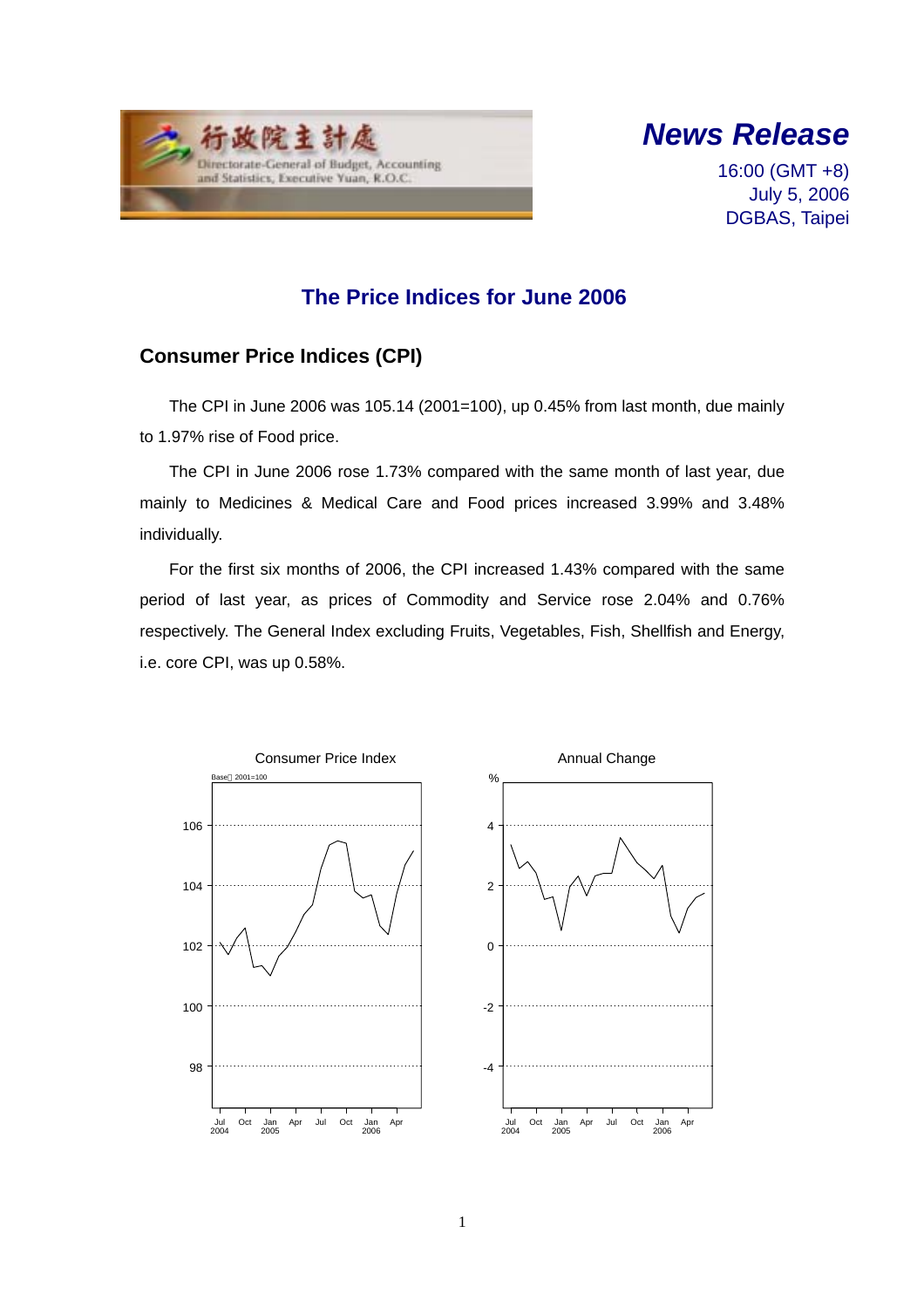#### **Wholesale Price Indices (WPI)**

The WPI in June 2006 was 117.73 (2001=100), up 2.08% from last month, due mainly to prices of Water Supply, Electricity & Gas, Electrical Equipments & Apparatus and Chemicals rose 6.21%, 6.05% and 5.18% respectively.

The WPI in June 2006 jumped 8.71% compared with the same month of last year, due mainly to prices of Energy Minerals, Petroleum & Coal Products and Primary Metal Products rose 25.79%, 25.60% and 22.29% individually.

For the first six months of 2006, the WPI increased 4.01% compared with the same period of last year, of which the Import Price Index and Export Price Index rose 8.44% and 1.34% respectively.



#### **Statistical Tables**

Table1 The Changes of Consumer Price Indices Table2 The Changes of Wholesale Price Indices Table3 The Changes of Import Price Indices Table4 The Changes of Export Price Indices

#### **For Further Information:**

*Statistics Database:* http://eng.stat.gov.tw/ *DGBAS* news releases on the Internet: http://eng.dgbas.gov.tw/ *Tel:* +886-2-23803449; *Fax:* +886-2-23803465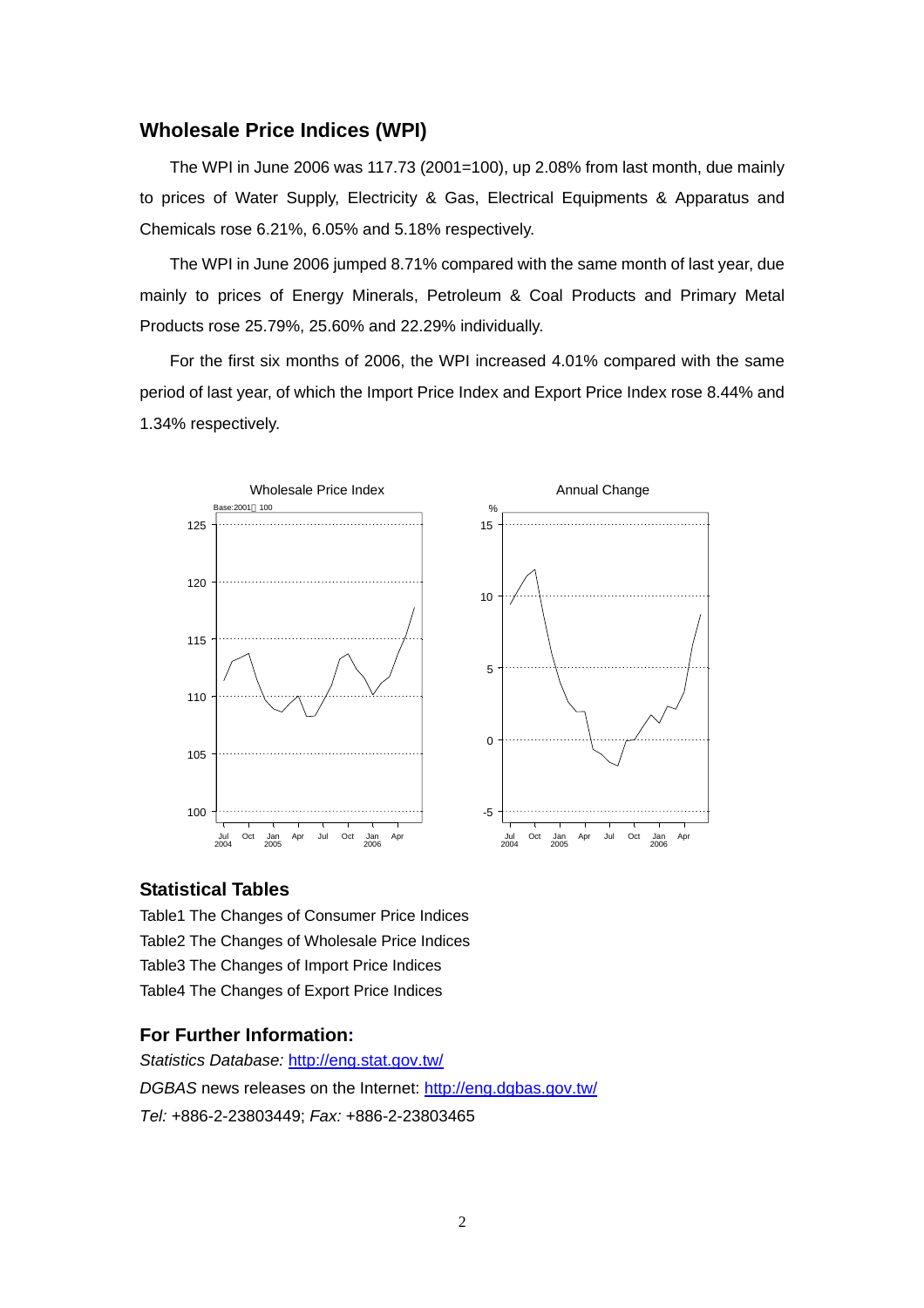### Table 1 The Changes of Consumer Price Indices

June 2006

|                                             | Weight   | Index of     | Compared  | Compared  | The First Six  |
|---------------------------------------------|----------|--------------|-----------|-----------|----------------|
|                                             | $(\%0)$  | June 2006    | with Last | with the  | Months of      |
|                                             |          | $(2001=100)$ | Month     | Same      | 2006           |
| Groups                                      |          |              | $(\% )$   | Month of  | Compared with  |
|                                             |          |              |           | Last Year | the Same       |
|                                             |          |              |           | (%)       | Period of Last |
|                                             |          |              |           |           | Year $(\%)$    |
| General Index                               | 1,000.00 | 105.14       | 0.45      | 1.73      | 1.43           |
| <b>Basic Group</b>                          |          |              |           |           |                |
| 1. Food                                     | 250.54   | 114.25       | 1.97      | 3.48      | 2.84           |
| Meat                                        | 25.17    | 112.83       | $-0.24$   | $-2.68$   | $-0.95$        |
| Fish & Shellfish                            | 16.73    | 111.01       | 0.37      | $-0.35$   | $-1.17$        |
| Vegetables                                  | 27.89    | 162.79       | 28.78     | 17.23     | 2.20           |
| Fruits                                      | 27.94    | 108.68       | $-12.73$  | 8.67      | 19.12          |
| 2. Clothing                                 | 47.46    | 105.12       | $-3.42$   | $-3.51$   | $-3.26$        |
| Garments                                    | 32.52    | 104.34       | $-3.97$   | $-6.24$   | $-5.47$        |
| 3. Housing                                  | 307.94   | 98.82        | 0.37      | 0.30      | 0.54           |
| <b>Residential Rent</b>                     | 210.96   | 97.59        | 0.04      | 0.22      | 0.14           |
| Water, Electricity & Gas Supply             | 37.37    | 108.65       | 4.81      | 2.35      | 2.31           |
| 4. Transportation & Communication           | 126.25   | 103.92       | 0.02      | 2.67      | 1.28           |
| Oils                                        | 22.63    | 139.18       | $-0.05$   | 15.20     | 11.00          |
| <b>Communication Services</b>               | 77.27    | 97.71        | 0.21      | $-0.09$   | $-0.70$        |
| 5. Medicines & Medical Care                 | 37.37    | 114.70       | 0.12      | 3.99      | 5.35           |
| <b>Medical Care Services</b>                | 24.96    | 120.96       | 0.13      | 5.37      | 7.45           |
| 6. Education & Entertainment                | 161.11   | 98.92        | 0.21      | 0.64      | 0.20           |
| <b>Educational Expense</b>                  | 118.75   | 100.40       | $-0.06$   | 0.56      | 0.62           |
| 7. Miscellaneous                            | 69.33    | 110.58       | $-0.70$   | 4.15      | 3.89           |
| <b>Personal Care Services</b>               | 14.01    | 101.45       | 0.44      | 0.62      | 0.72           |
| <b>Commodity and Service Groups</b>         |          |              |           |           |                |
| 1. Commodity                                | 528.52   | 109.06       | 0.84      | 2.61      | 2.04           |
| (Excluding Food)                            | 277.97   | 104.39       | $-0.24$   | 1.77      | 1.23           |
| Non-durable Consumer Goods                  | 384.36   | 114.19       | 1.57      | 4.33      | 3.62           |
| (Excluding Food)                            | 133.81   | 114.27       | 0.86      | 5.96      | 5.06           |
| Semi-durable Consumer Goods                 | 62.59    | 101.89       | $-2.39$   | $-3.52$   | $-3.24$        |
| <b>Durable Consumer Goods</b>               | 81.57    | 89.13        | $-0.60$   | $-1.79$   | $-2.27$        |
| 2. Service                                  | 471.48   | 100.73       | $-0.03$   | 0.69      | 0.76           |
| Housing                                     | 237.03   | 97.40        | $-0.38$   | $-0.24$   | 0.12           |
| Transportation & Communication              | 74.10    | 97.62        | 0.22      | $-0.14$   | $-0.78$        |
| <b>Medical Care</b>                         | 24.69    | 121.62       | 0.13      | 5.41      | 7.51           |
| Education & Entertainment                   | 104.85   | 105.30       | 0.43      | 1.99      | 1.46           |
| Miscellaneous                               | 30.81    | 100.49       | 0.24      | 0.59      | 0.52           |
| <b>Special Groups</b>                       |          |              |           |           |                |
| General Index Excluding Fruits & Vegetables | 944.17   | 103.40       | $-0.10$   | 0.91      | 0.89           |
| General Index Excluding Food                | 749.46   | 102.09       | $-0.11$   | 1.09      | 0.92           |
| General Index Excluding Fruits, Vegetables, | 873.10   | 102.10       | $-0.32$   | 0.44      | 0.58           |
| Fish, Shellfish & Energy                    |          |              |           |           |                |

Note :Due to late reports and corrections by respondents all data are subject to revision 3 months after original publication.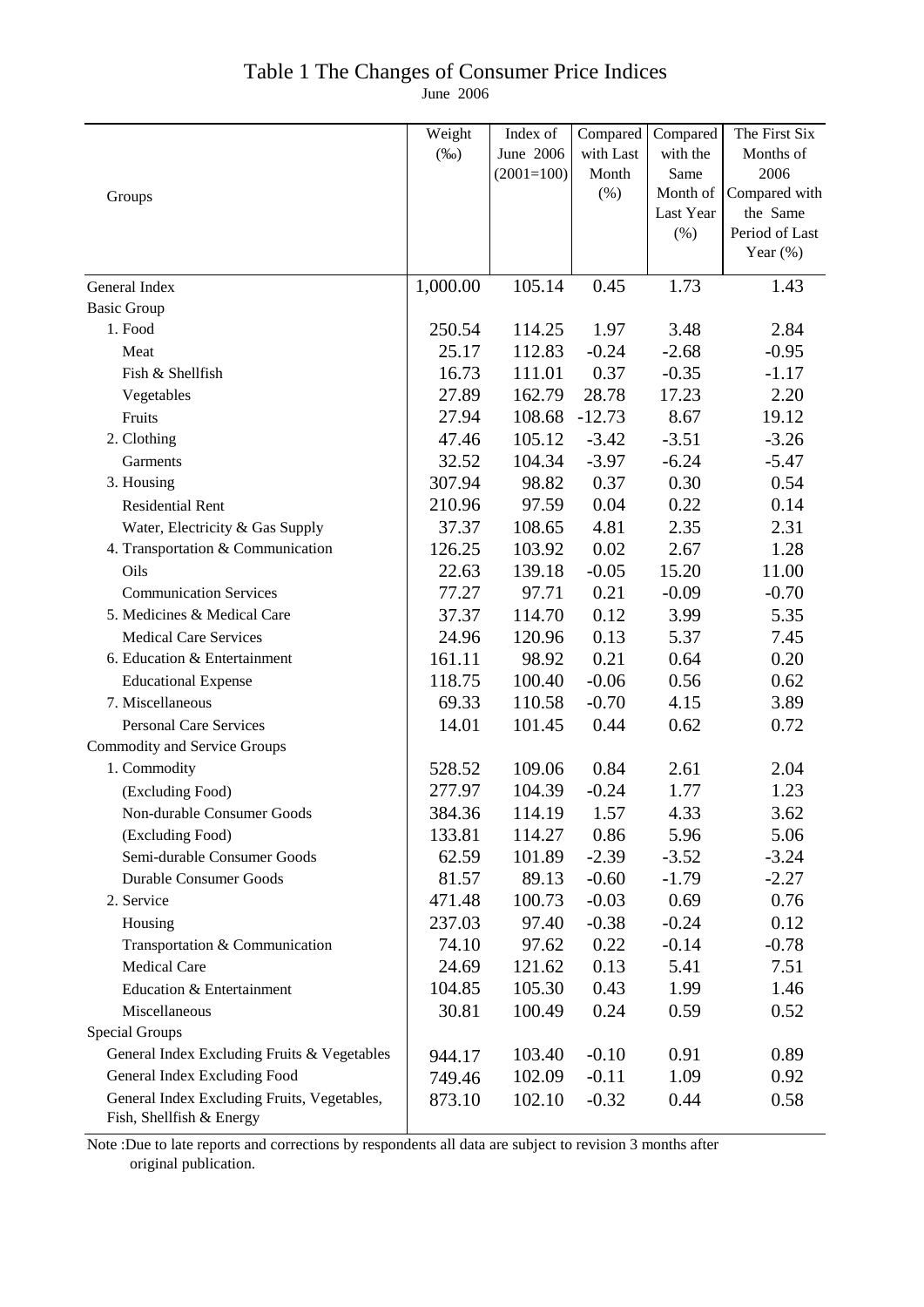## Table 2 The Changes of Wholesale Price Indices

June 2006

| Groups                                                       | Weight   | Index of     | Compared  | Compared | The First Six           |
|--------------------------------------------------------------|----------|--------------|-----------|----------|-------------------------|
|                                                              | $(\%0)$  | June 2006    | with Last | with the | Months of               |
|                                                              |          | $(2001=100)$ | Month     | Same     | 2006                    |
|                                                              |          |              | (% )      | Month of | Compared                |
|                                                              |          |              |           |          | Last Year with the Same |
|                                                              |          |              |           | $(\% )$  | Period of Last          |
|                                                              |          |              |           |          | Year $(\%)$             |
|                                                              |          |              |           |          |                         |
| General Index                                                | 1,000.00 | 117.73       | 2.08      | 8.71     | 4.01                    |
| General Index Excluding Import & Export                      | 360.47   | 125.06       | 1.67      | 7.62     | 2.32                    |
| Import                                                       | 310.71   | 128.63       | 1.93      | 12.66    | 8.44                    |
| Export                                                       | 328.82   | 99.40        | 2.86      | 5.70     | 1.34                    |
| <b>Basic Group</b>                                           |          |              |           |          |                         |
| 1. Agriculture, Forestry, Livestock & Fishery                | 39.30    | 123.11       | $-0.93$   | $-0.45$  | $-0.96$                 |
| (1) Farm Products                                            | 19.89    | 124.48       | $-1.88$   | 1.42     | 3.46                    |
| (2) Forest Products                                          | 0.51     | 156.93       | 4.70      | 6.81     | 3.50                    |
| (3) Livestock & Poultry                                      | 9.66     | 124.09       | $-0.38$   | $-10.87$ | $-9.76$                 |
| (4) Aquatic Products                                         | 9.24     | 115.72       | 0.23      | 8.26     | 0.57                    |
| 2. Minerals Products                                         | 37.73    | 242.23       | 2.35      | 25.77    | 30.74                   |
| (1) Energy Minerals                                          | 30.16    | 250.57       | 2.25      | 25.79    | 31.70                   |
| (2) Sand, Gravel & Crushed Stone                             | 3.71     | 206.12       | 3.40      | 40.25    | 23.19                   |
| 3. Manufacturing Products                                    | 889.18   | 112.46       | 2.06      | 8.12     | 2.48                    |
| $(1)$ Food & Beverages                                       | 38.61    | 116.43       | 0.36      | 3.47     | 2.47                    |
| (2) Tobaccos                                                 | 4.66     | 145.92       | 0.16      | 9.13     | 6.60                    |
| (3) Textile Products                                         | 37.11    | 103.41       | 1.71      | 2.83     | 0.62                    |
| (4) Ready-made Apparel & Accessories                         | 12.22    | 89.66        | 1.70      | 2.15     | 1.22                    |
| (5) Hides, Skins, Leather & Related Products                 | 8.47     | 103.20       | 2.31      | 4.39     | 2.90                    |
| (6) Lumber & Wood Products                                   | 3.56     | 109.27       | 2.61      | 4.47     | 2.14                    |
| (7) Furniture & Fixture                                      | 8.76     | 109.24       | 1.53      | 2.99     | 1.52                    |
| (8) Pulp, Paper, Paper Products & Printed                    | 21.45    | 104.54       | 1.41      | 2.64     | $-0.01$                 |
| (9)Chemicals                                                 | 63.87    | 177.13       | 5.18      | 17.19    | 2.46                    |
| (10)Chemical Products                                        | 30.02    | 96.79        | 1.05      | 2.22     | 1.40                    |
| (11) Petroleum & Coal Products                               | 41.01    | 177.53       | 0.91      | 25.60    | 21.94                   |
| (12) Rubber & Plastic Products                               | 31.42    | 110.49       | 1.26      | 4.46     | 1.91                    |
| (13) Nonmetallic Mineral Products                            | 14.80    | 116.56       | 1.37      | 4.76     | $-0.37$                 |
| (14) Primary Metal Products                                  | 57.25    | 214.83       | 1.69      | 22.29    | 6.88                    |
| (15) Metal Products                                          | 30.52    | 130.77       | 2.29      | 2.82     | $-3.91$                 |
| (16)Machinery                                                | 60.94    | 99.76        | 0.91      | 2.28     | 0.18                    |
| (17) Computer, Communication Eq., Audio &<br>Video Equipment | 129.17   | 64.82        | 1.50      | $-3.22$  | $-4.16$                 |
| (18) Electronic Components & Accessories                     | 176.39   | 74.82        | 1.74      | $-0.01$  | $-2.49$                 |
| (19) Electrical Equipments & Apparatus                       | 41.65    | 129.84       | 6.05      | 26.72    | 14.19                   |
| (20) Transportation Equipment & Parts                        | 45.15    | 98.62        | 0.79      | 0.66     | $-1.22$                 |
| (21) Precision Instruments                                   | 19.24    | 95.67        | 1.78      | 2.98     | 0.71                    |
| (22) Miscellaneous Products                                  | 12.91    | 104.74       | 1.38      | 4.03     | 3.66                    |
| 4. Water Supply, Electricity & Gas                           | 33.79    | 107.82       | 6.21      | 1.07     | 1.20                    |
| By Stage of Processing                                       |          |              |           |          |                         |
| 1.Raw Materials                                              | 61.00    | 197.43       | 2.00      | 18.58    | 19.71                   |
| 2. Intermediate Materials                                    | 413.28   | 127.55       | 2.29      | 11.44    | 3.83                    |
| 3. Finished Goods                                            | 196.90   | 101.81       | 0.36      | 1.62     | 0.89                    |
| (1) Capital Goods                                            | 68.55    | 91.62        | 0.94      | 0.94     | $-0.76$                 |
| (2) Consumer Goods                                           | 128.35   | 107.02       | 0.09      | 1.92     | 1.66                    |
| Special Groups                                               |          |              |           |          |                         |
| General Index Excluding Exports                              | 671.18   | 126.59       | 1.79      | 9.89     | 5.08                    |
| General Index Excluding Imports                              | 689.29   | 113.02       | 2.16      | 6.80     | 1.92                    |
| Non Heavy Chemical Industrial Products                       | 211.51   | 105.74       | 1.24      | 3.52     | 1.74                    |
| Heavy Chemical Industrial Products                           | 677.67   | 114.60       | 2.31      | 9.56     | 2.71                    |

Note:Due to late reports and corrections by respondents all data are subject to revision 3 months after original publication.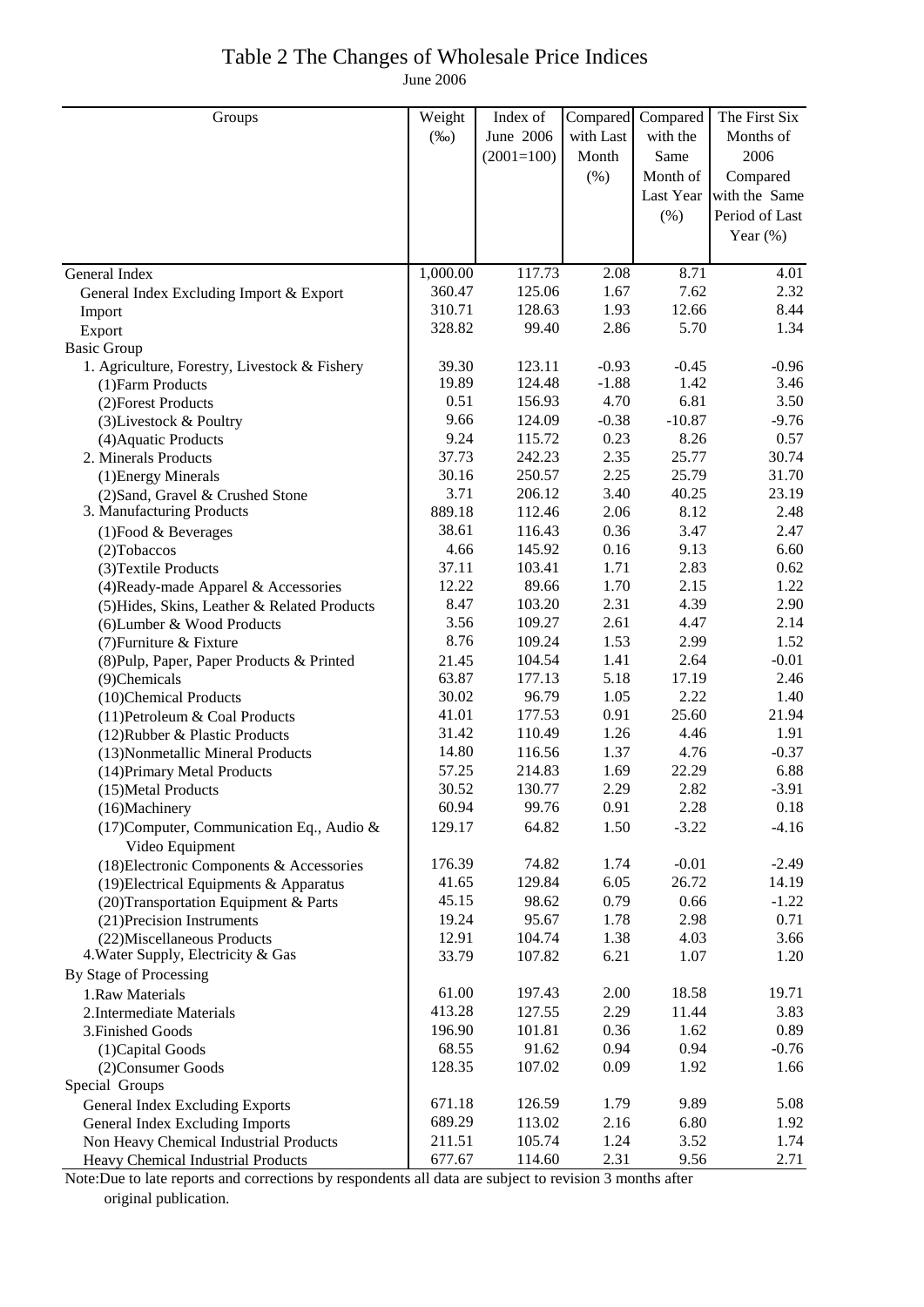# Table 3 The Changes of Import Price Indices

June 2006

|                                                   | Weight   | Index of     | Compared  | Compared          | The First Six           |
|---------------------------------------------------|----------|--------------|-----------|-------------------|-------------------------|
|                                                   | $(\%0)$  | June 2006    | with Last | with the          | Months of               |
|                                                   |          | $(2001=100)$ | Month     | Same              | 2006                    |
| Groups                                            |          |              | $(\% )$   | Month of          | Compared                |
|                                                   |          |              |           | Last Year<br>(% ) | with the<br>Same Period |
|                                                   |          |              |           |                   | of Last Year            |
|                                                   |          |              |           |                   | (% )                    |
| Basic Group (on N.T.D. Basis)                     |          |              |           |                   |                         |
| General Index                                     | 1,000.00 | 128.63       | 1.93      | 12.66             | 8.44                    |
| 1. Animal, Vegetable Products & Prepared<br>Foods | 47.60    | 124.17       | 2.35      | 5.97              | 3.49                    |
| 2. Mineral Products                               | 134.52   | 236.74       | 2.22      | 26.60             | 30.92                   |
| 3. Textiles & Textile Articles                    | 23.09    | 104.57       | 2.19      | 2.31              | 1.78                    |
| 4. Wood, Paper, Pulp & Articles Thereof           | 25.78    | 118.36       | 3.87      | 7.01              | 2.42                    |
| 5. Chemicals, Plastics, Rubber & Articles Thereof | 133.44   | 139.18       | 4.75      | 11.56             | 2.09                    |
| 6. Primary Metals & Articles Thereof              | 76.14    | 228.09       | $-0.54$   | 38.51             | 22.13                   |
| 7. Machinery, Optical & Precision Instruments     | 166.08   | 95.94        | 0.82      | 1.83              | $-1.60$                 |
| 8. Electronic Machinery                           | 355.47   | 76.82        | 1.79      | $-0.86$           | $-3.35$                 |
| 9. Transportation Equipment & Parts               | 20.86    | 96.77        | 1.39      | 0.00              | $-2.24$                 |
| 10. Miscellaneous Products                        | 17.02    | 104.27       | 2.04      | 5.62              | 3.00                    |
| Basic Group (on U.S.D. Basis)                     |          |              |           |                   |                         |
| General Index                                     | 1,000.00 | 133.78       | $-0.32$   | 8.81              | 5.79                    |
| 1. Animal, Vegetable Products & Prepared<br>Foods | 47.60    | 129.22       | 0.09      | 2.36              | 0.95                    |
| 2. Mineral Products                               | 134.52   | 246.12       | $-0.05$   | 22.28             | 27.68                   |
| 3. Textiles & Textile Articles                    | 23.09    | 108.74       | $-0.06$   | $-1.18$           | $-0.73$                 |
| 4. Wood, Paper, Pulp & Articles Thereof           | 25.78    | 123.07       | 1.56      | 3.34              | $-0.09$                 |
| 5. Chemicals, Plastics, Rubber & Articles Thereof | 133.44   | 144.71       | 2.44      | 7.76              | $-0.42$                 |
| 6. Primary Metals & Articles Thereof              | 76.14    | 237.17       | $-2.74$   | 33.78             | 19.16                   |
| 7. Machinery, Optical & Precision Instruments     | 166.08   | 99.77        | $-1.42$   | $-1.66$           | $-4.00$                 |
| 8. Electronic Machinery                           | 355.47   | 79.88        | $-0.46$   | $-4.26$           | $-5.72$                 |
| 9. Transportation Equipment & Parts               | 20.86    | 100.67       | $-0.85$   | $-3.41$           | $-4.63$                 |
| 10. Miscellaneous Products                        | 17.02    | 108.46       | $-0.23$   | 2.02              | 0.49                    |

Note:Due to late reports and corrections by respondents all data are subject to revision 3 months after original publication.